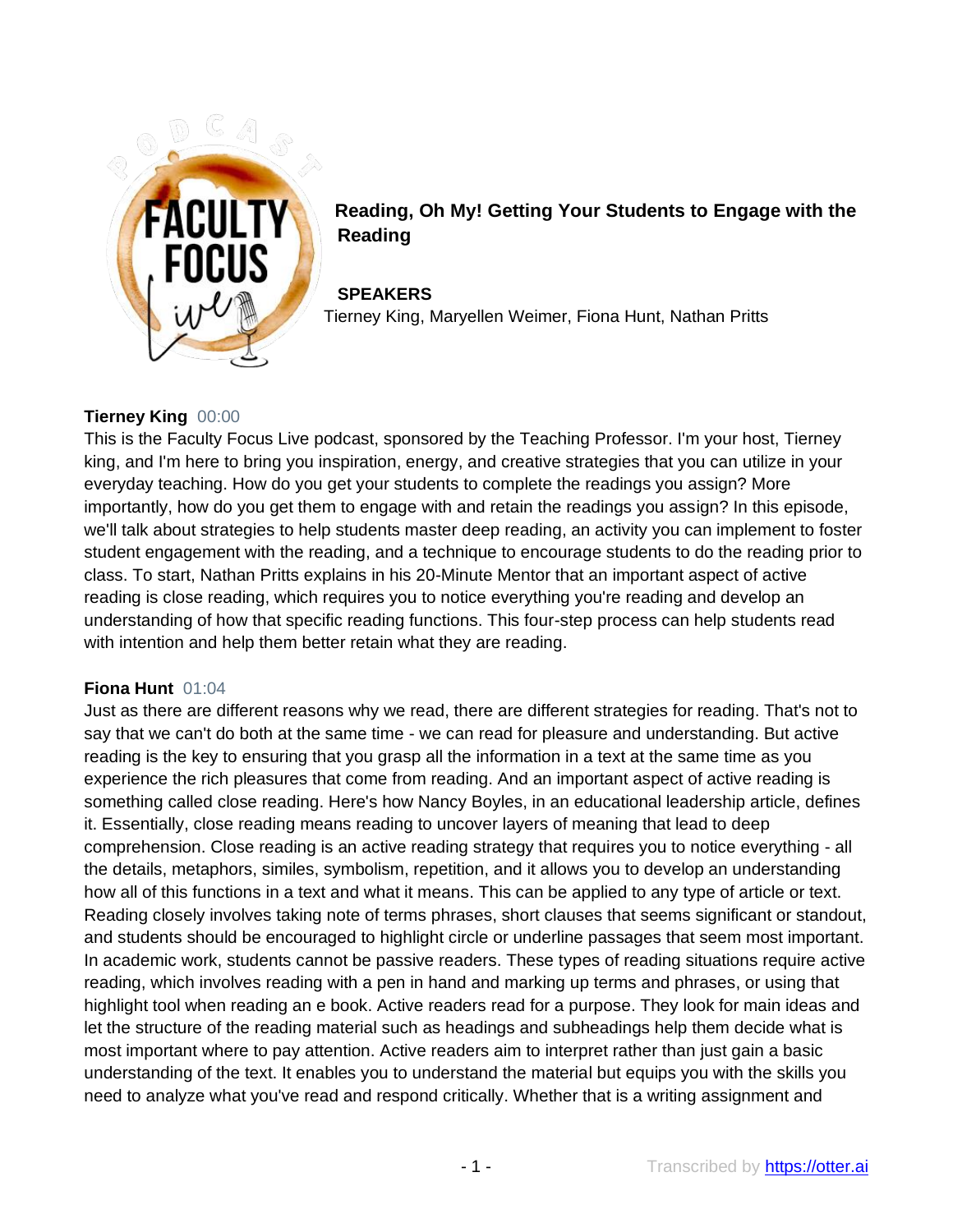exam or on a job task in other aspects of your life. Active reading is an invaluable skill, a touchstone for any career that requires a college degree. Whether you're reading an article found online through a popular search engine or through an academic library or textbook downloaded to an e reader. Or even if you're just scanning through the day's news, it is becoming difficult to extricate the act of reading from being online. As a result, we need to be especially on guard to technological distractions. But there's something deeper at stake.

### **Nathan Pritts** 03:19

Nicholas Carr, an author who writes about the effects of the online environment on reading, contends that even people reared on traditional print reading methods, those with fond memories of strolling through long stretches of prose, are being rewired through constant internet use, unable to read more than a few pages before getting all twitchy and jittery. So whether students are reading a novel a nuanced article, a data-heavy case study, or even just the guidelines for a weekly assignment, many students tend to approach the reading of those things in the same way as say scrolling through Twitter. It's a binary switch where they are either reading or not reading. And as a result, many students struggle to adapt to the material at hand, they get fidgety and restless, they find themselves unable to engage in the right kind of reading for the situation they're in. But rather than pretending this isn't the case, and just throwing reading material at our students, we need to talk about it. Maybe that's day one, maybe that's week one, maybe that's every time you assign something. We need to have these conversations about our expectations. We need to admit that there are challenges and we need to come up with solutions that will work to get us past them. So the four steps that will really ensure students have the information they need to succeed when approaching course reading material is step one prepare. They need to thoroughly read the course guide the syllabus, they need to pay particular attention to the learning outcomes learning objectives. Those reflect the knowledge that the students are expected to gain by the time they complete the course. Keeping that in mind is going to help anchor their reading throughout. It offers clues as to why different things have been assigned. If you tell students to always read discussion or assignment prompts before starting any assigned textbook material, that's a way to get them to prepare. That way the prompts can serve as a guide for how to read and what to look for. Step two is plan. Each week, students should be encouraged to check the syllabus, review emails or announcements, check the calendar. That's where they're going to find directions, goals, objectives, ideas about what's going to be happening in the week - it's going to help them to understand how to process the stuff that's thrown in that at them. But if they don't read that ahead of time, if they don't plan in that way, they're not going to have that information when they need it. Step three is implement. Each week students need to complete those readings breaking them up into parts, I think you need to talk about this. Explain that we don't expect them to sit down and read 20 pages in one night. Finally, step four review. When students have completed a text or any other assigned readings something in the in the syllabus, carefully ask them to think about what they've read, review it in their mind. If you share this step-by-step plan with students to communicate clearly how important reading is to you in the course, they'll understand the expectations better. Whether the student has to read materials that you've generated, or articles and chapters that you're pointing them to, these strategies will work, particularly if you've shown them how they work and communicate that you expect them to be followed.

### **Tierney King** 06:23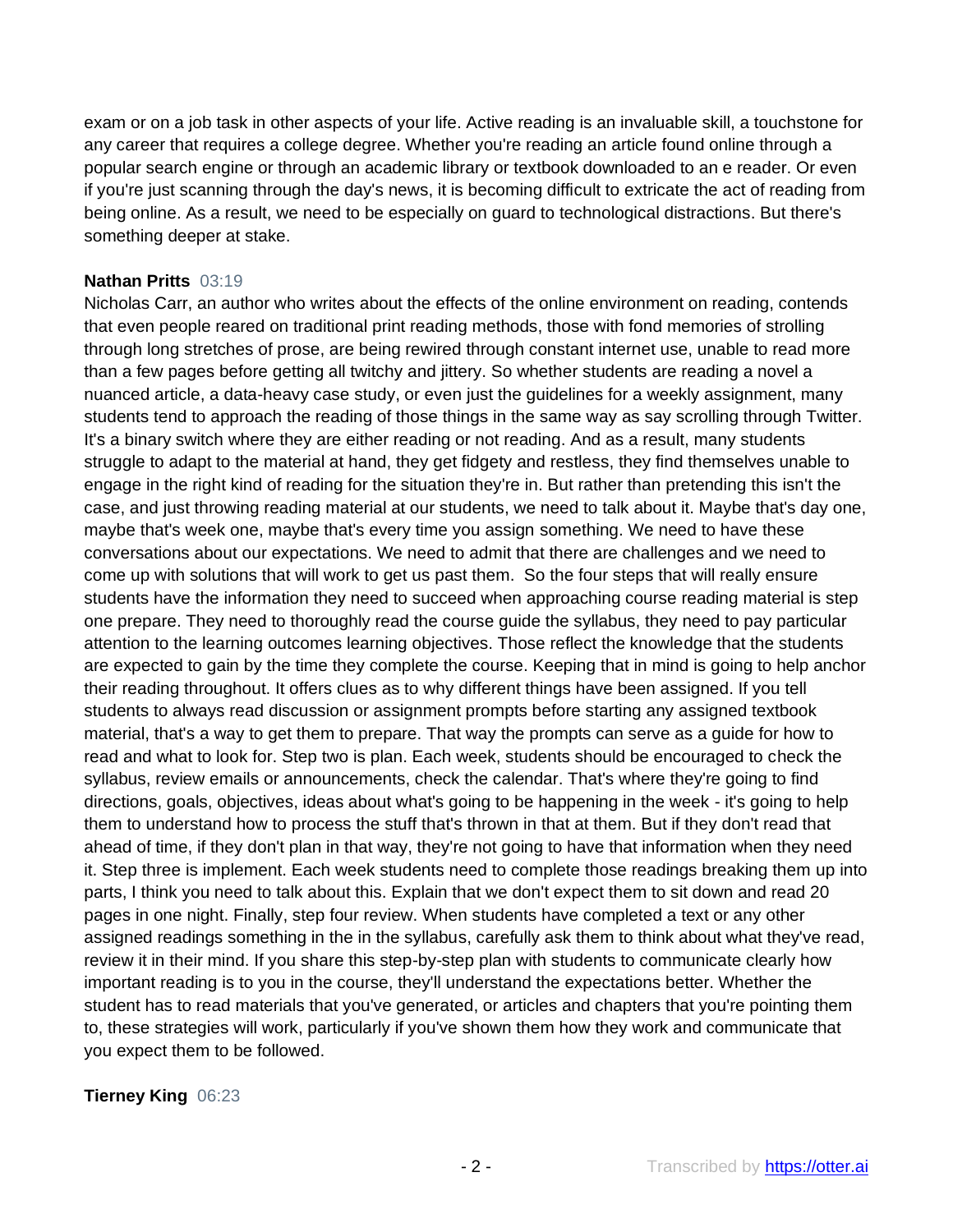So you get students prepared to read the content, but what can you do in class to engage them with what they've just read? In this clip, Fiona Hunt explains how reading discussion roles, or literature circles, can give students a purpose or role that helps engage students in the reading.

## **Fiona Hunt** 06:40

Reading discussion roles, also called literature circles, this is a great activity. I really love this one. There are five roles. They are discussion leaders, passage master, devil's advocate, Illustrator, or creative connector, I usually do one or the other of those, and recorder, or sometimes people call them the reporter. I either get students to sign up for the roles, or I assign them, you can do it either way. And over the course of the semester, I would do this activity a few times. And I would make sure that they take a different role each time. If you're assigning it, then you can just assign them a different role. If they're signing up, I remind them please sign up for different roles than you had before. Here's how it works. You identify the reading or readings, you can do one reading, two or three, I wouldn't do more than three. The students read all the readings before the next class. And they do the readings from the perspective of their role. And they prepare according to what the role tells them they need to do, right? So here's what the role is and what they ask them to do. The discussion leader should identify two or three questions to ask the others. So the questions can be kind of broad, opening questions, even things like, "Well, what did you think of this reading?" or to bring out the main points of the reading, if you're doing more than one reading that week, you might ask them to do one or two questions instead of two or three, because you might not have time to get through all of that. The passage master is going to identify one or two passages. Now a passage could be anything from a line to a paragraph. And they identify one or two that they think either really encapsulates the main ideas of the reading or that they sound particularly interesting. There is flexibility here on which kind of passage they choose. And they're going to read their passage to the group, hopefully to stimulate discussion. Okay, that's the idea there. The great thing about this activity is you've got all these different perspectives, five different perspectives. And, you know, hopefully, they're all going to raise interesting discussion points. But even if one of them doesn't, hopefully one does. This is what's so great about it, because they're all different. So they'll read their passage, and hopefully that leads to stimulating discussion. The third role is the devil's advocate, and this person acts as a critic. When I explain it to students, I'll say, "What would someone who was critiquing this article say?" So someone who has an alternate viewpoint. It's meant to get people thinking, stir up the pot a little bit. It can be unpopular, and students often don't like that. But that's part of this role is to say something that would be against what the article is saying, and it's a challenge for them because they may agree with the article. So they really have to think outside the box here. Often, they will state their points and see what the others have to say. Obviously, once the discussion starts, the illustrators quite a fun one. I've added this recently, and I quite like it. So what they do is they will draw an image, or do a mind map or some kind of a graphic, like a flowchart even would work. Something visual that represents either the main ideas in the readings, or it could even be something like how they felt when they were doing the reading, it can be quite out there. For this one, they can kind of do whatever they whatever occurs to them. And then during the discussion, they're going to hold up their what they've drawn, and see if the others can guess sort of where they were coming from when they drew it, what the graphic means. And if no one gets it, then they can explain to the others what they meant by the graphic. If you don't do the illustrator, another one that you might choose to do instead would be the creative connector, and this person makes connections between the reading and real life. So what's in the news? Pop culture? Basically, they're trying to find the relevance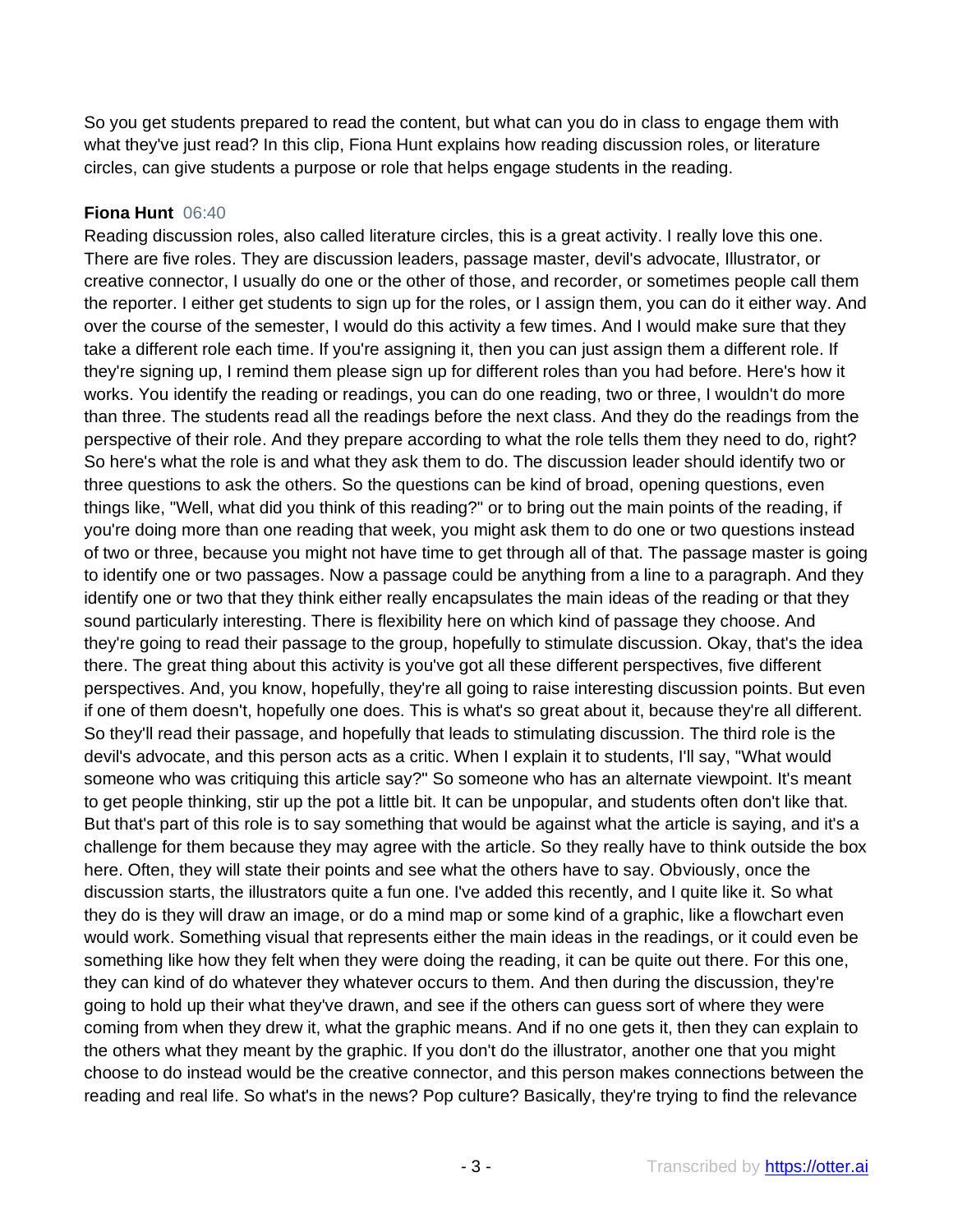in the reading. So how does this reading connect to the real word world outside the classroom. And then finally, the recorder or the reporter, as you could imagine, takes notes. They keep a record of the discussion. It does not have to be a detailed transcript. It's really just the main points, who was there, who took part in the discussions. They can ask questions to clarify if something is not clear. They should participate along with everyone else. Although sometimes they find it hard to multitask, take notes and participate at the same time, but I do encourage them to. And then their sort of main role after the discussion is for everyone else to send their preparation that they did when they were coming up with their questions, or just find their passage or doing their drawing, everyone sends that stuff to the recorder. And the recorder doesn't have to alter anything. I don't want this to be an onerous role. So they basically just send everything to reporter, the reporter sticks it into one document, and then I ask them to put that on the CMS. What are you doing while they're doing this? Well, you're walking around, noting any major trends. Because you might want to bring that up to the group later, or any interesting points that come up. I provide guidance, especially at the beginning when they're not familiar with the activity, and I answer questions if they have any. When they're done, I ask the whole group, "Does anyone want to share anything that came out of their group?" If no one says anything, I'll bring up what I noticed, you know, "Oh, well, this group was talking about this. And that was super interesting. Did anyone else have that?" You know, stuff like that. And then you can possibly get a little bit of a follow up discussion happening. Not always, but often there is something that people want to talk about afterwards as well. If they ask questions, I usually just direct them back to the class, because often one of the other students will be able to answer the question. If not, then I'll answer it.

# **Tierney King** 12:14

In addition to preparing students to read the content, and engaging students with the reading, it's also important to explain why students should read prior to coming to class. In this clip, Maryellen Weimer explains how you can reinforce the importance of students doing their reading by implementing one small technique.

# **Maryellen Weimer** 12:32

Let me talk about my second approach. Use the text in class. You show students that reading assignments are important when you use their contents in class, not with generic references to the textbook, but with specific bits and pieces of content where you're actually pointing out actual sections of material in the reading. Let me share a sample strategy, one that I use early in the course to reinforce the importance of students doing the reading. I tell students that they need to do the reading. I also tell them that we're going to be using the textbook in class and they need to bring it to class. Okay, so now it's the next day in class and I say to the students, "I'd like for you to take out your textbooks. There are not very many textbooks in class, but I pretend not to notice, and I say to the students, "I want you to turn to Page 23." Then I take my textbook and I show it to the class, and I'll say, "Look here at this paragraph, second paragraph on Page 23. I have the first two sentences underlined. Do you have those underlined in your book?" Now the response that you see here is a little bit disgusting. Anybody who's got a book in class is madly underlining those two sentences. People that don't have the textbook in class are peering about to other people, saying "What page was that? What sentences is that?" And you can imagine after class, that those two sentences are getting underlined in everybody's book. But the payoff comes the next day in class because there are all sorts of textbooks and markers in class. This is the class of every student's dreams – the teacher is going to tell you